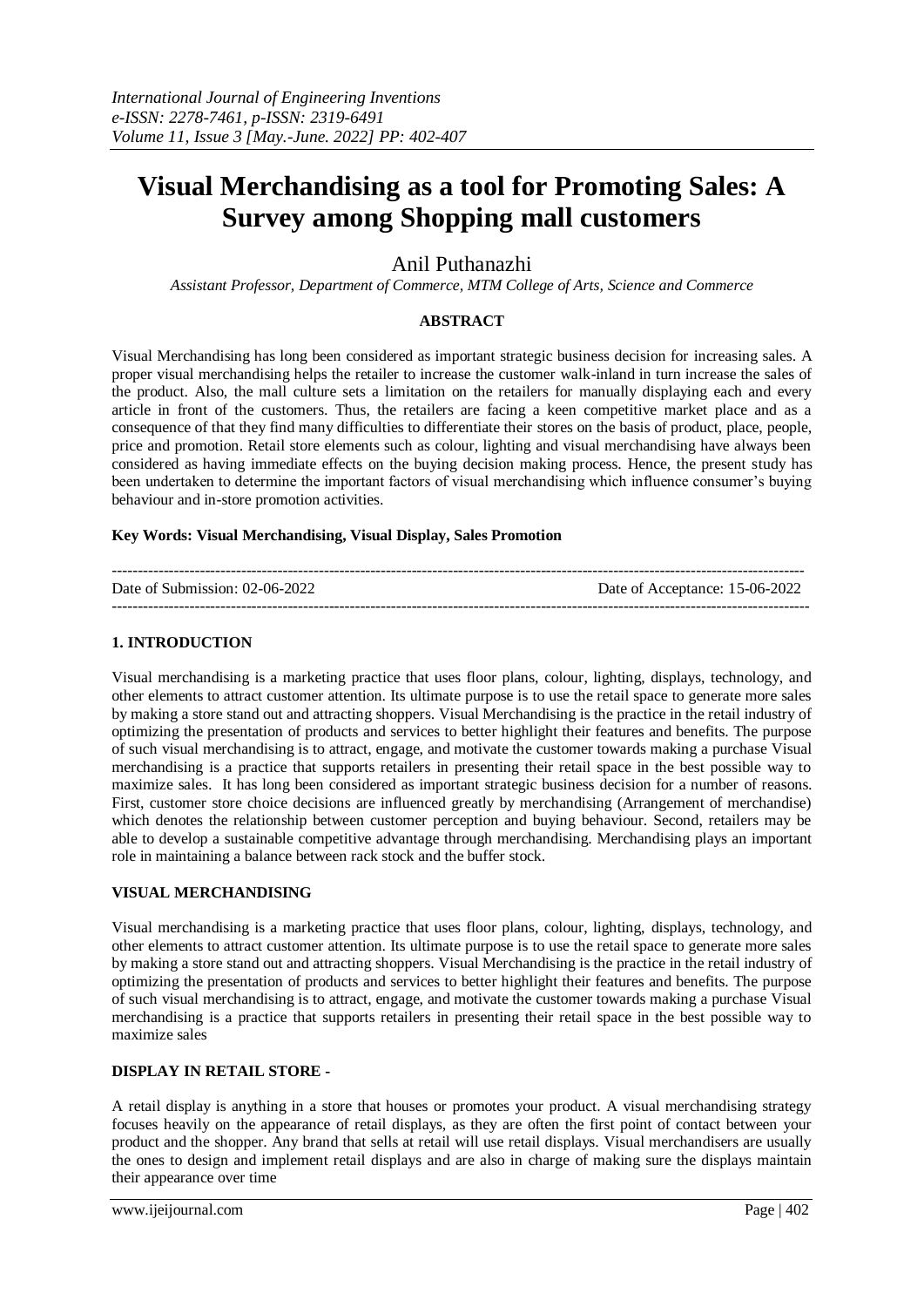## **2. REVIEW OF LITERATURE**

Review literature has vital relevance with any study due to literature review is it possibility of repetition of the study can be eliminated and another dimension can be selected for the study. Various empirical and theoretical studies have been undertaken at the national and international level to analyse impact of visual merchandising. The literature available to the researcher on the study of impact of visual merchandising are classified according to the related topics as mentioned below:

**Amandeep Kaur (2013)** in his study entitled that **"Effect on visual merchandising on buying behavior of customers in Chandigarh".** This study explains that visual merchandising as a silent salesperson; as its tools do not speak out definitely convey their sales message through visual appeal. In order to fulfil the changing expectations of today's consumers, retailers need to place greater emphasis on presentation of merchandise retailers have to understand the importance of shopper's expectations and provide the right environment to use them.

**Khurram L. Bhatti & Seema Latif (2014)** in their study entitled that **"Impact of visual merchandising on consumer impulse buying behaviour".** This study was conducted to examine that exterior factor effecting or influencing the consumer unplanned purchase behaviour. To investigate the relation further, the study attempted to elucidate the affiliation between the consumer's unplanned purchase behaviour and different types of visual merchandising. The key discovery of this learning was that the visual merchandising positively manipulates or influence consumer's impulse buying behaviour. Results proved that the consumer impulse buying behaviour is significantly influenced by the window display, forum display, floor merchandising or even with the brand name.

**Mohd. Arif Hussian (2013)** in his study entitled that**, "Impact of visual merchandising on consumer buying behavior at big bazaar".** This study consists of the arrangements of the displays is an attractive manner initiates new interest about the products in the mind of the customer. By designing a proper theme and activating changes frequently one can thus a proactive retailer. with globalization and the retail room, visual merchandising is growing in leaps and bounds. IT is not simply concerned about, decorating a store beautifully, but must also symbolize the brand keeping the target audience in mind.

**A. Prabhu Asirv Atham and Dr. N. Mohan (2014)** in their study entitled that **"Role of visual merchandising on consumer buying decision".** This study also explains that design is becoming a differentiating factor in retail. The store design and layout tell a customer what store all about is. It is very strong tool in hands of the retail for communicating and creating the image of the store in a mind of customer. It is the first impression that of a store. It is the first impression that a customer has of the store. Interiors are a function of fixtures, ceiling, lighting, and signage. Integration to the interior look of the store as the layout of the store.

**Rajesekharan Pillai et.al (2011),** in their study entitled that **"Design effectiveness and role of visual merchandising in creating customer appeal".** This study consists of the store design and outlook impacts behavior and how retailers incorporate these factors and mold it according to the preference of the consumers. Also investigated those preferences of customers and wanted to find out how they rank visual merchandising appeal amongst others like brand name, offers and discounts and accessibility. And also wanted to investigate what ambience factors was most preferred.

**Ramandeep Sodhi, Rita Kant (2012),** in their study entitled that **"Visual merchandising - A changing scenario"**. This study consists visual merchandising is the art of presentation, which puts the merchandise in focus. It provides silent service for the customers, helping them in findings their products more easily. It includes everything from display window to fixtures used for visual presentation. (Dawes 2008) window display is now a big business. Window displays portray brand and business, and they attract customers and promote products. The purpose of visual merchandising is to promote the sale of specific merchandise while reflecting the store image. the changing need for visual merchandising has reflected by the increase in budget in their displays. Use of different props, fixtures and tools has increased. Visual merchandising is a clever way to exhibit products with the intent to touch the customer's senses, striking the right chords in arising an emotion to possess the product in display, thus subtly persuading to take an impulsive purchase

**Dr. Ritika Jain (2013)** in their study entitled that **"Effect of visual merchandising of apparels on impulse buying behavior of women".** This study consists of present times, consumer is not influenced anymore from routine selling styles but they are influenced by the show casa. In changing global environment visual merchandising has become most discussable topic. It is a silent salesperson that does not speak but definitely convey their sales message through visual appeal. In order to fulfill the changing expectations of today's consumers, apparel outlet have to understand the importance of shopper's expectations and provide the right environment to lure them. An effective visual merchandising can improve a store's brand image and increases sales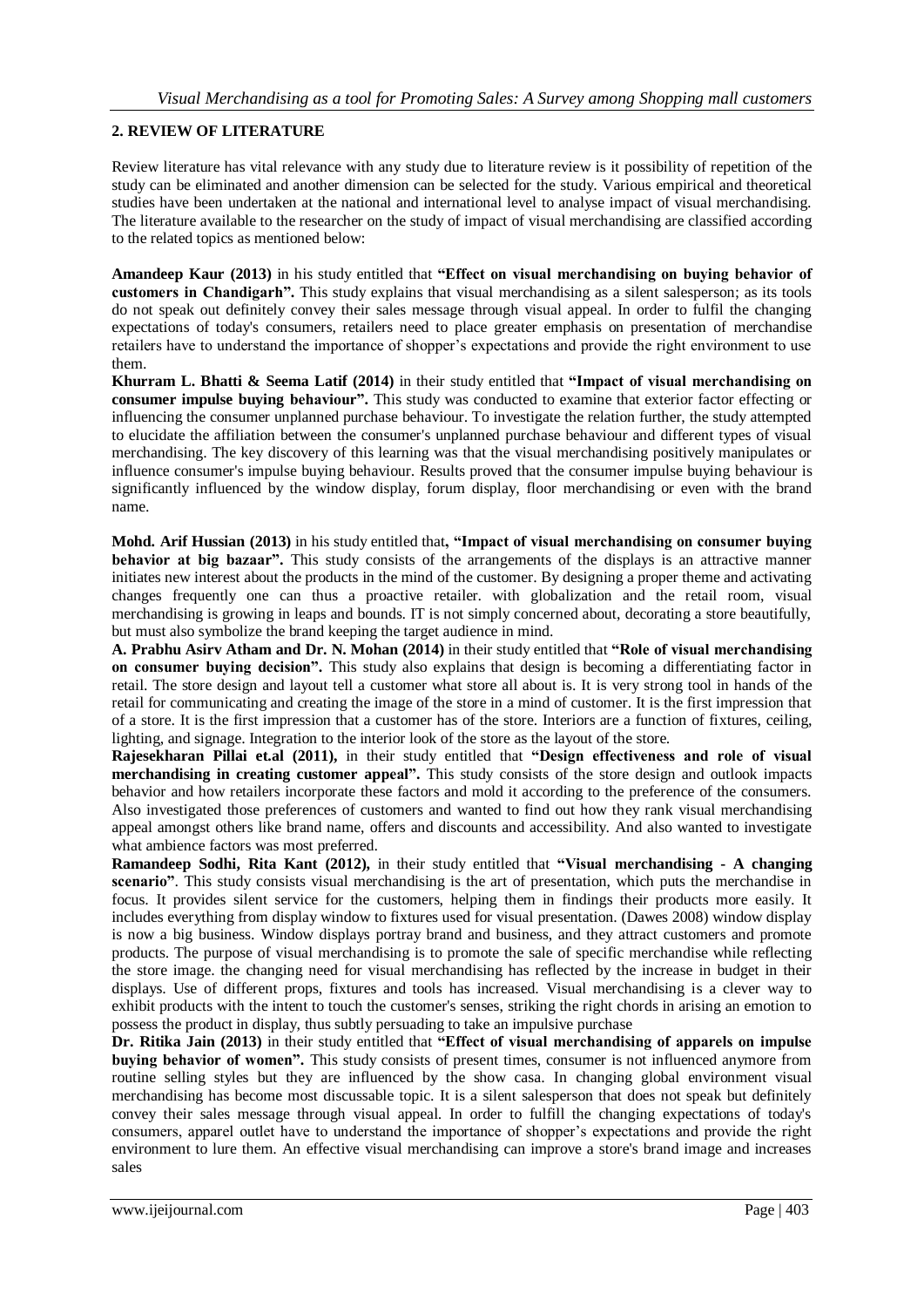# **3. OBJECTIVES OF THE STUDY**

- $\bullet$  To identify role of visual merchandising in sales promotion.<br> $\bullet$  To identify various visual merchandising tools used in shop
- $\bullet$  To identify various visual merchandising tools used in shopping mall.<br> $\bullet$  To identify the customer perception of visual impact of malls
- To identify the customer perception of visual impact of malls.

## **4. SCOPE OF THE STUDY**

A good looking and well strategized retail space is essential to meeting a business's sales and marketing goals. Visual merchandising helps retailers to impart better experience to customers –Customer experience is vital to running a successful business and visual merchandising is a very important part of it. It helps to organise the retail space and help customers find what they're looking for easily – thus improving their experience while shopping in your store. Customers are changing their buying habit from single shop to big malls.so in this present scenario this study is more relevant one.

## **5. METHODOLOGY**

The study followed an exploratory method by attempting to understand the impact of visual merchandising in shopping malls. The sample covered both employed  $\&$  unemployed young adults. The sampling technique was selective random sampling. This study used a comprehensive questionnaire designed to cover major aspects of visual impacts of shopping malls. The researcher has relied both on primary data and secondary data for this study. Questionnaires were supported by discussion with the target group. In addition, research journals, related articles, books, publications and report, newspapers, websites etc. formed a part of our secondary data sources. The selective random method used to sample. The researcher selected 60 customers of shopping malls as sample for the study.

## **6. DATA ANALYSIS AND INTERPRETATION**

#### **Purchase unexpected product through display marketing.**

| таше т           |                   |                       |            |
|------------------|-------------------|-----------------------|------------|
| SL <sub>No</sub> | Opinion           | Number of respondents | Percentage |
|                  | Strongly agree    |                       | 18.3       |
|                  | Agree             | 40                    | 66.67      |
|                  | Neutral           |                       |            |
|                  | Disagree          |                       |            |
|                  | Strongly disagree |                       |            |
| Total            |                   | 60                    | 100        |

**Table 1**

**Chart 1**



From the above table 66.67percentage of the respondents are opined that they have to to purchase unexpected product through display marketing and only 15percentage of the respondents are neutral to purchase unexpected product through display marketing.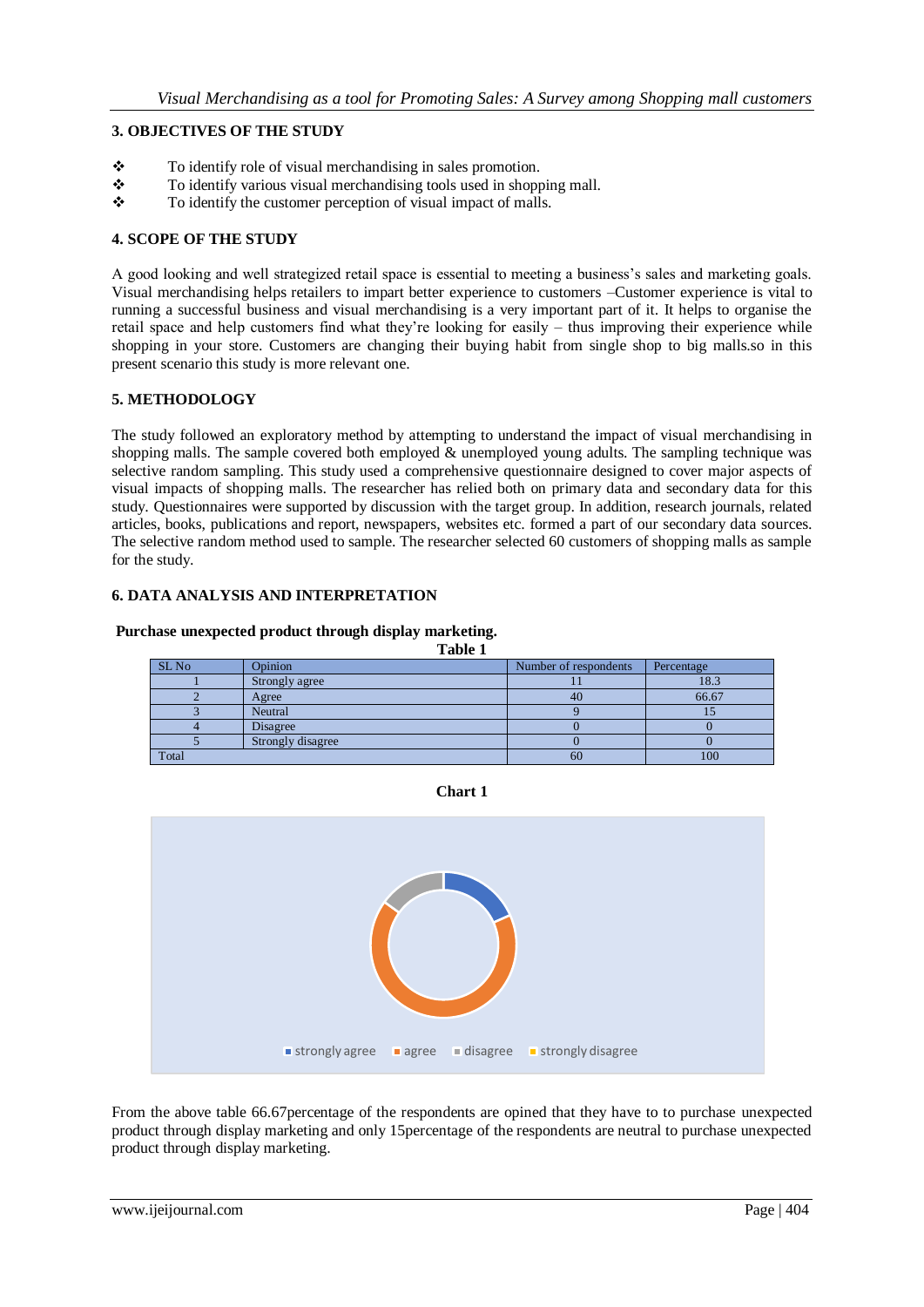| Table 2          |                   |                       |            |
|------------------|-------------------|-----------------------|------------|
| SL <sub>No</sub> | Opinion           | Number of respondents | Percentage |
|                  |                   |                       |            |
|                  | Strongly agree    | 10                    | 16.67      |
| $\overline{2}$   | Agree             | 43                    | 71.67      |
| 3                | Neutral           | 6                     | 10         |
| $\overline{4}$   | Disagree          |                       | 1.67       |
| 5                | Strongly disagree | $\Omega$              | $\Omega$   |
| Total            |                   | 60                    | 100        |







The table reveals that 71.67percentage of respondents have feel merchandise arrangement of product is attractive and remaining 1.67percentage have not feel merchandise arrangement of product is attractive.

|         | Buying of more products through display. |
|---------|------------------------------------------|
| Table 3 |                                          |

| <b>Lavit</b> J   |                   |                       |            |
|------------------|-------------------|-----------------------|------------|
| SL <sub>No</sub> | Opinion           | Number of respondents | Percentage |
|                  | Strongly agree    | O                     | 10         |
| C                | Agree             | 41                    | 68.33      |
|                  | Neutral           | 13                    | 21.67      |
| 4                | Disagree          | O                     |            |
|                  | Strongly disagree | 0                     |            |
| Total            |                   | 60                    | 100        |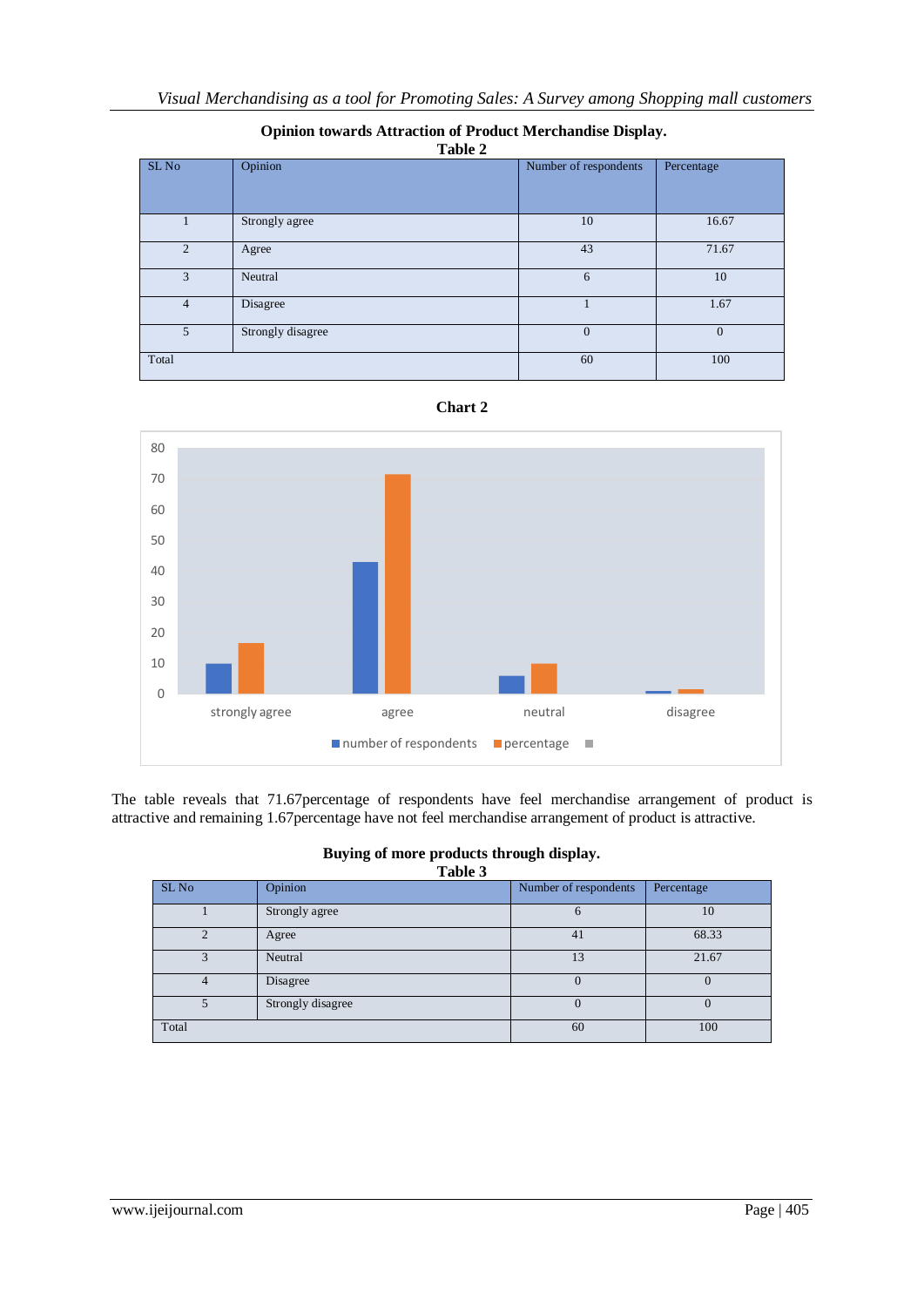

## **Interpretation**

From the above table 68.33percentage of the respondents are tend to buy more product through display and 10percentage only the respondents are neutral to tend to buy more product through display.

| Attracted by eye-catching window display. |  |
|-------------------------------------------|--|
| Table 4                                   |  |

| 1 avit 4         |                   |                       |            |
|------------------|-------------------|-----------------------|------------|
| SL <sub>No</sub> | Opinion           | Number of respondents | Percentage |
|                  | Strongly agree    | 19                    | 31.67      |
|                  | Agree             | 34                    | 56.67      |
| 3                | Neutral           | $\mathsf{\Omega}$     | 10         |
| 4                | Disagree          |                       | 1.67       |
|                  | Strongly disagree | $\theta$              |            |
| Total            |                   | 60                    | 100        |



**Chart 4**